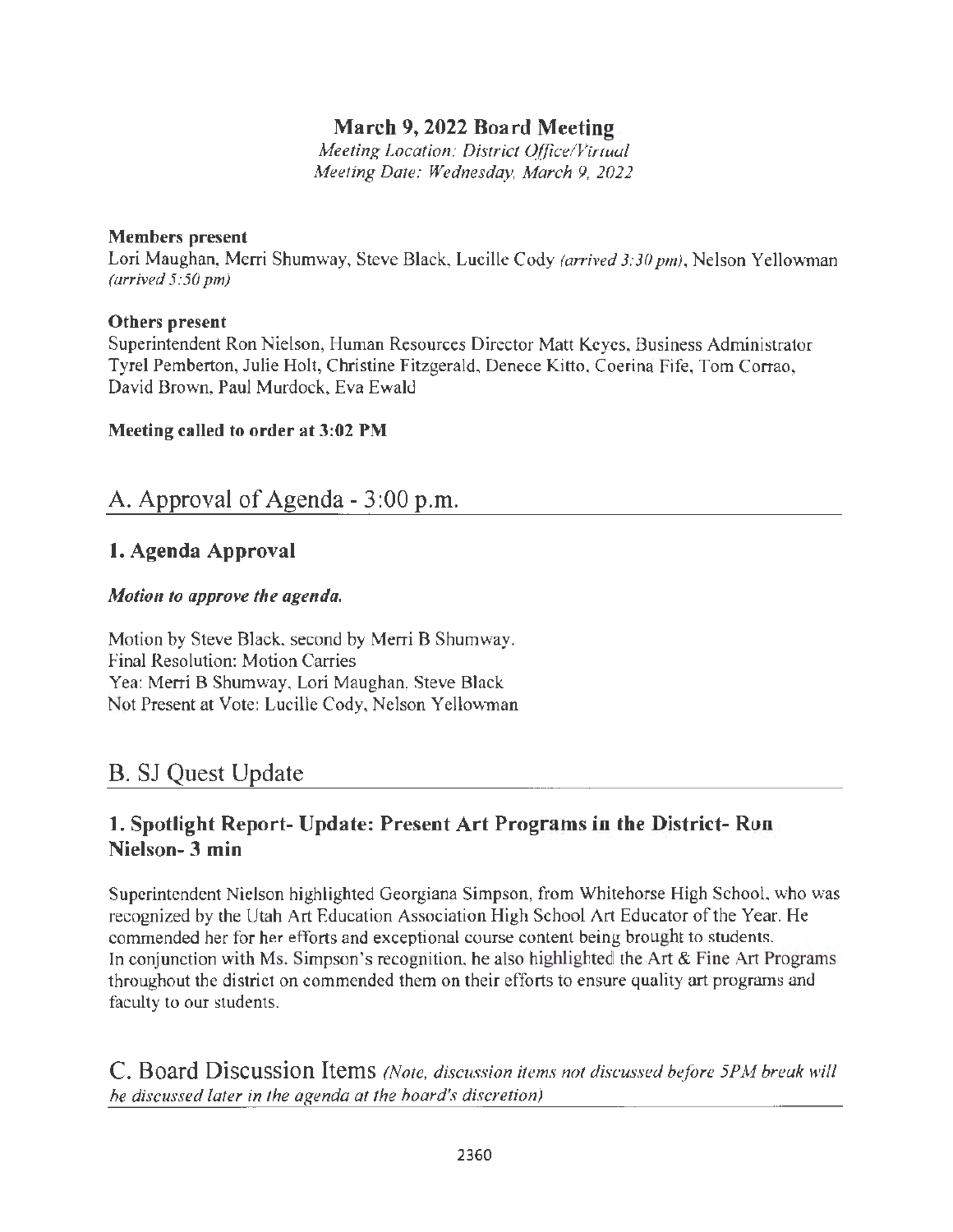### **1. COVID 19 2021-22 School Entry Plan/ update Information- Ron Nielson- 5**  min.

Superintendent Nielson noted excellent numbers of positive cases, with fewer than 6 in the district. He stated that the district will eontinue to follow the current protocols and be vigilant to student health and safety precautions.

#### **2. School Land Trust - Proposed Due Dates - Ron Nielson - 1 min**

School Land Trust was discussed in the February 9 board meeting, and the dates presented have been advertised. It has been brought before the board as an Action Item later in the meeting. No concerns were presented for discussion.

#### **3. Capital Plan Work Session - Tyrel Pemberton/ Tom Corrao/ Ron Nielson** - **30 min**

Business Administrator Tyrel Pemberton shared a document titled Capital Projects and Fund Analysis, where he presented a general breakdown of capital revenue and expenditures as well as a rough draft of major projects. Included in the document is a breakdown of when buildings would warrant remodels and replacements based on historical project timelines, as provided by Buildings and Grounds Director, Tom Corrao.

Mr. Pemberton shared another document titled Capital Projects and Fund Analysis No Projects attachment, which included the Analysis with the financial impact of the Blanding Elementary Project with only the ARL HVAC project listed, as it is an immediate issue that must be addressed.

The attachment titled Square Footage per Student will provide a rough look at the current space per student at each school.

Board President Lori Maughan requested from Mr. Pemberton that a Priority of Projects list be created. Mr. Pemberton agreed, Superintendent Nielson noted that the attachment titled Capital Projects Fund Analysis could be considered a rough draft of what would be presented on the priority list. He stated that, as the board requests, a priority list will be created from that information. .

Board Vice President Steve Black questioned calculations where inflation and future revenue were concerned, as it relates to future projects, future revenue but itemized in today's dollars. He will meet with Mr. Pemberton later to review the documents and concerns in detail.

Board Member Merri Shumway shared rising concerns and community request for a study of cost to remodel or replace the San Juan High School gymnasium. She stated concerns about facility safety, current capacity shortcomings. She stated that crowds continue to grow at events and, as it has the largest student and activity population in the county, these facility concerns need to be addressed. She commended the community on their support of students and the increase of student participation, and would like the board to consider the possibilities in the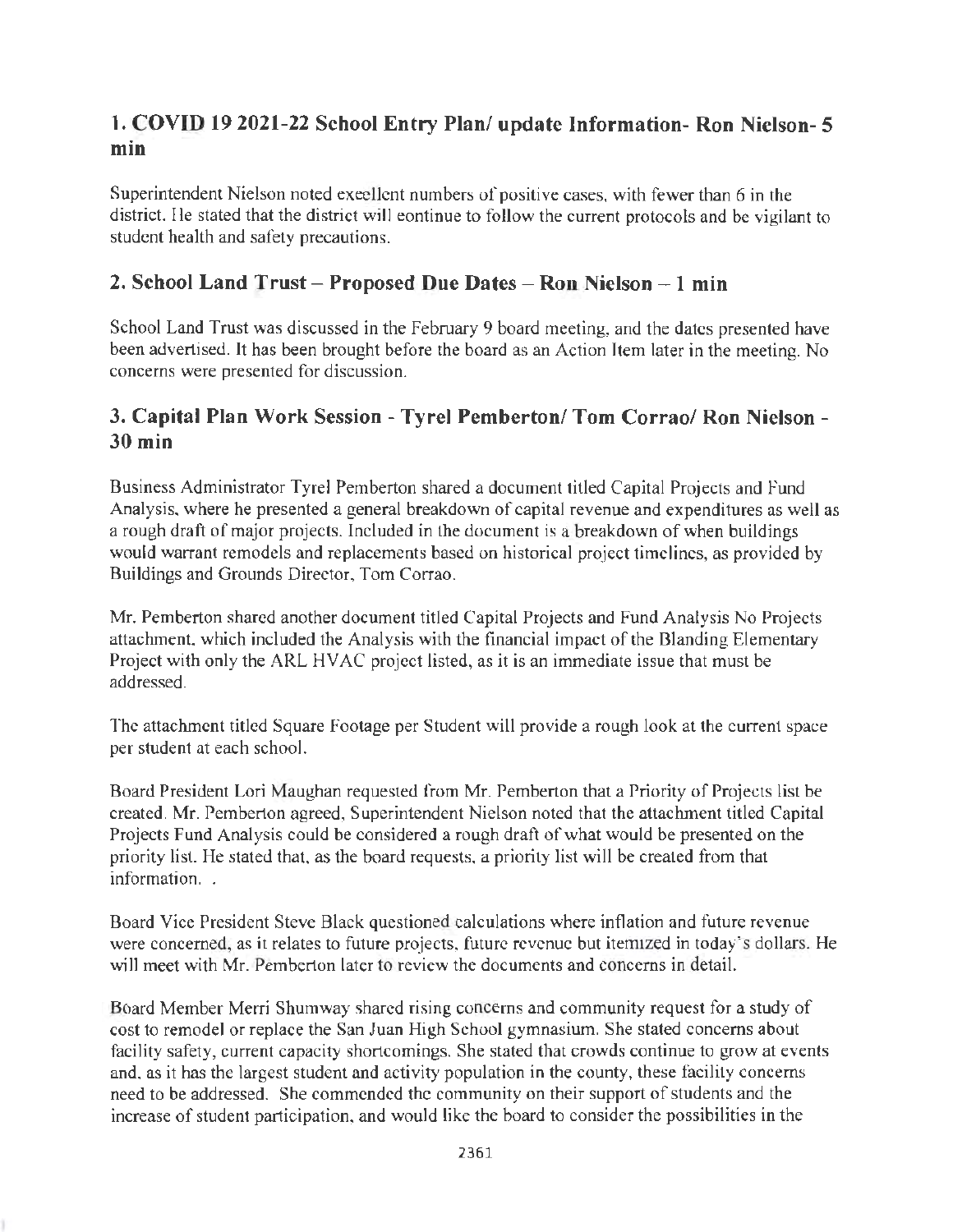current capital planning discussion. Board President Maughan agreed that it could be included in discussion.

Superintendent Nielson inquired of the board if they would like to consider a Bond presentation in the future to consider all possible funding options. He also noted that, while it's not directly quantifiable in the capital plan, the impact of capital investment and salaries are vital in recruiting and retention of personnel, and San Juan School District needs to remain competitive and be mindful of our current issues in both aspects.

### **4. Spend Plans/Program Sustainability Fees Discussion- Ron Nielson- 45min**

Superintendent Nielson shared the proposed Sustainability Fee Schedule, noting that from feedback, it reflects a 10% increase. Ten percent was calculated from an 8% increase from inflation and the fact that the schedule had not been increased in over 15 years. He stated that he shared the information for the increase and the Spend Plans via all social media and email avenues available to reach the public regarding the changes and reasoning. He noted that the district is still very conservative in the participation fees charged, compared to other districts in the state.

Superintendent Nielson also clarified that for National Level competitions that are included in the School Spend plans and the current practice has been that, through an agreement and support of the San Juan Foundation (SJF), students who are competing at National levels receive support in the amount of \$500 for National events in the West, and \$700 for National events in the East. Mr. Nielson recommended that this clarification be added to any Spend Plan with potential National Level attendance by students.

Other board member recommendations for edits include removing all cleats and shoes purchases from the plans, as these are not uniform require items, except in specific circumstances; removing all "senior gift" line items from spend plans as these should be considered optional and are not requisite for team play; adjusting the meal amount from \$11 to \$12, adding shorts or spanks to the Monticello High School Volleyball program spend plan, clarification on equipment items that can be provided and stored for fee waiver students (i.e. golf clubs, graduation gown and/or cap, baseball glove).

### **5. Secondary Schools Spring Sports Schedules and 150 Mile Forms for 2022** - **Ron Nielson - 3 minutes**

Superintendent Nielson presented additional Secondary Schools Spring Sports Schedules and 150 Mile forms for Whitehorse High School and Navajo Mountain High School.

### **6. Extra-Curricular Handbook - Matthew Keyes - 15 min**

Human Resources Director Matthew Keyes presented a working draft of the District Extra-Curricular Handbook. He requested feedback on three main changes including: coach/scholastic additions, "flex" positions for 1A schools, and removal of Section 6 forms (which are now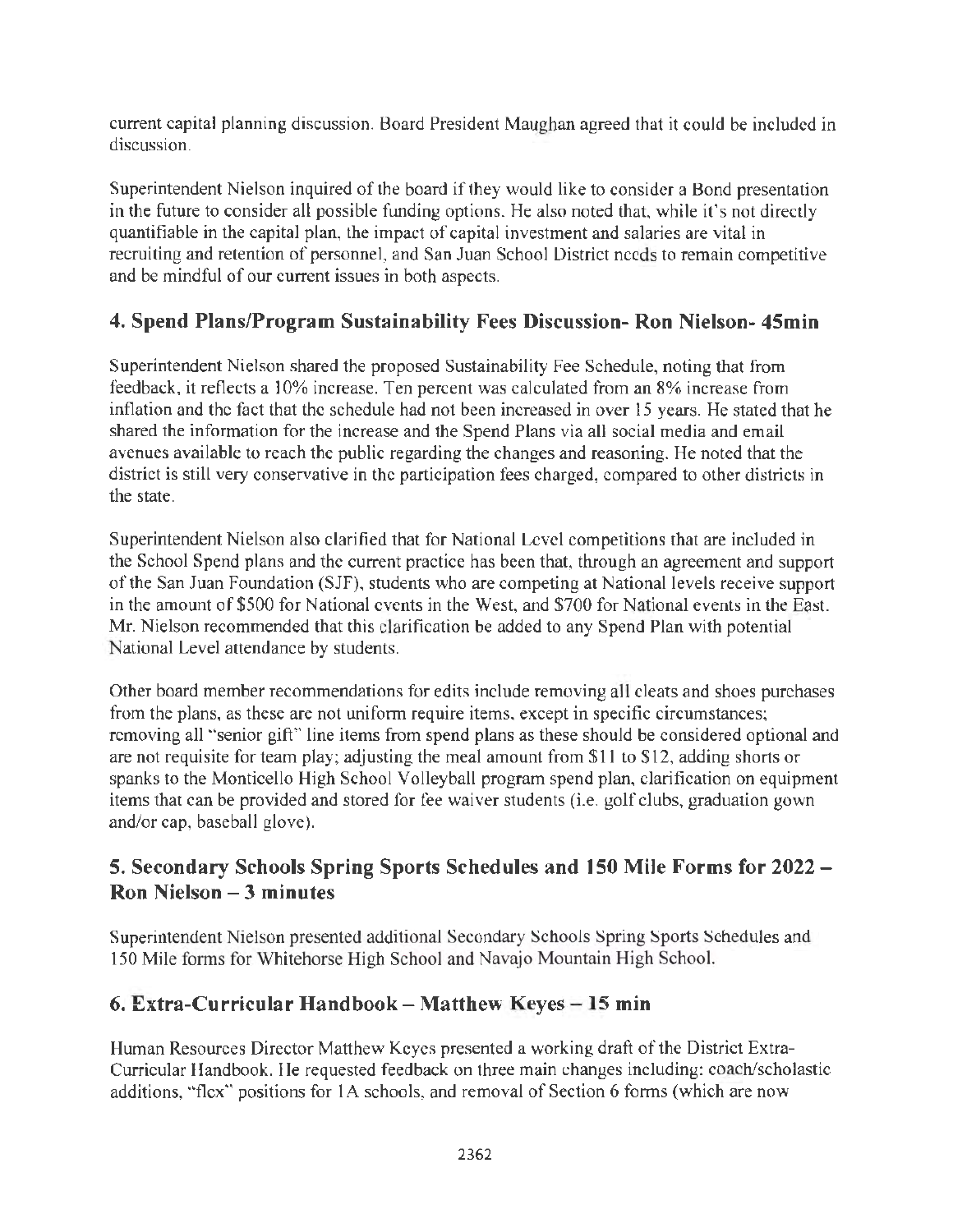completed online). The document is not presented for approval, and will continue to be edited and brought to the board in future meetings.

### **7. Audit Committee Member Discussion - Lori Maughan- 5 min**

The board selected two board members to serve on the Audit Committee; members will be Steve Black and Lori Maughan. The board may select outside members to participate on the committee at a later time. Business Administrator Tyrel Pemberton noted that there is more information regarding the Audit Committee roles and procedures on the State Office of Education website.

## **8. SJSD Policies 4120 and 4121 - Matthew Keyes- 5 min**

Human Resources Director Matthew Keyes presented recommended changes for Policy 4121 and 4120. Both were presented for updates in compliance.

### **9. Navajo Nation Health, Education, and Human Service Committee Visit Update- Ron Nielson- 10 min**

Superintendent Nielson updated the board regarding the meeting held with Navajo Nation Health, Education, and Human Service Committee. The meeting was injtiated via complaint regarding mask rules within district schools. Superintendent shared the complexities of navigating the differing guidelines from the State of Utah and the Navajo Nation. Superintendent Nielson confirmed that the committee felt the district complied favorably with their directives and was positive. He noted that while the complaint initiated the meeting, there was much more discussion held regarding education and cultural climate. Superintendent, Administration and Board Members present had the opportunity to share the many efforts being extended towards Navajo Culture and Language Leaming. He noted that another focus of the committee was curiosity regarding the working relationships in the board. Both Board members present reported a positive, balanced and fair collaboration effort from all members as well as administration. Overall, Superintendent Nielson expressed a positive outcome and extended his gratitude to those in attendance on behalf of the district.

# **10. Legislative Updates - Ron Nielson & Tyrel Pemberton- 10 min**

Business Administrator Tyre! Pemberton and Superintendent Ron Nielson shared a brief overview of the current bills brought before the Legislature in 2022.

# **11. Policy 5410- Julie Holt- 5 min**

Assistant Superintendent Julie Holt presented recommended adjustments to Policy 5410. She noted that with the increasing interest and development of our CTE CTSO clubs in our middle School grades, an inconsistency in Jr. High travel has come to light. While there is currently travel for Jr. High students to state competitions pre-approved, there is not pre-approved leadership positions in CTSO clubs. It also includes exemptions for overnight travel, region, state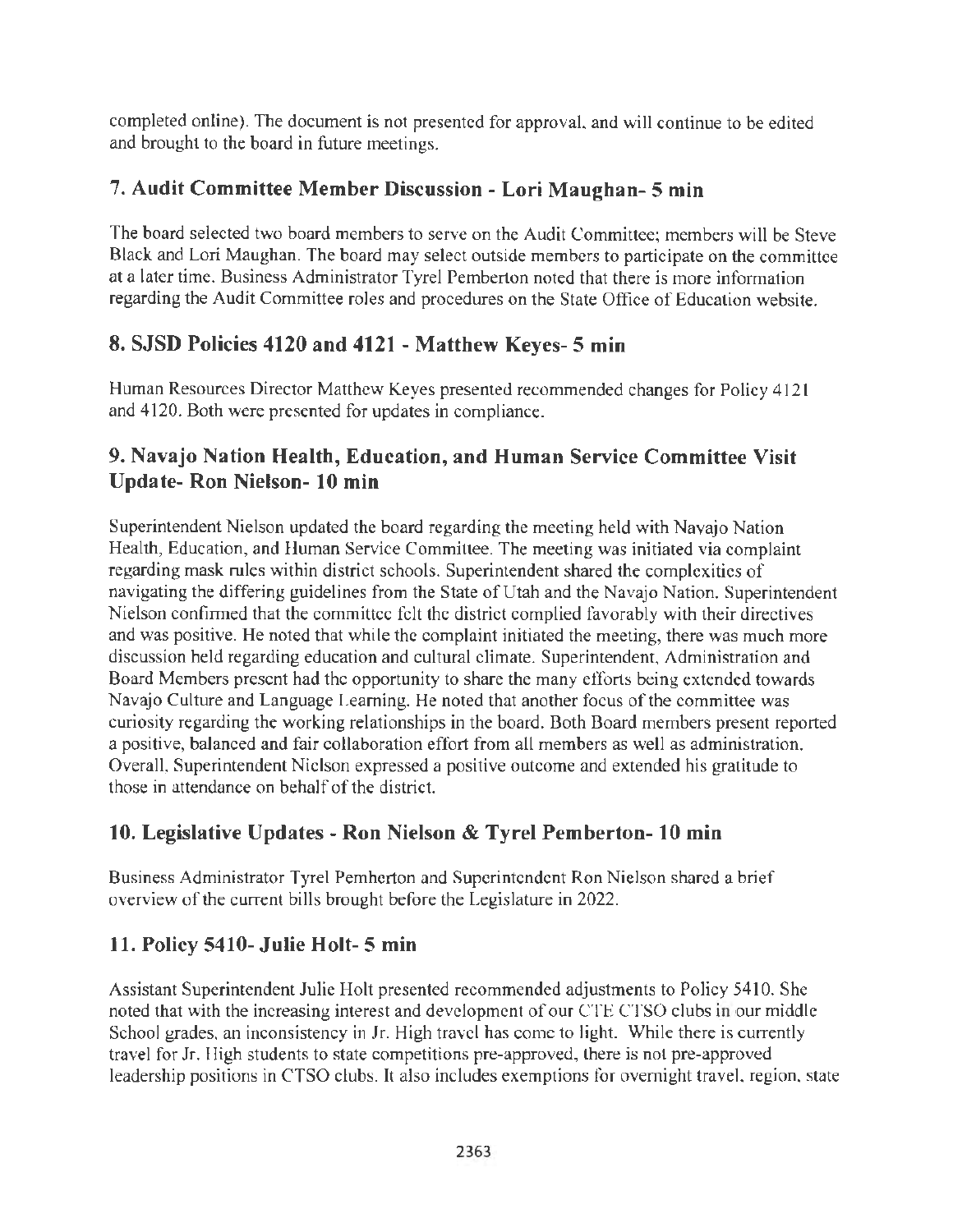and national competition opportunities from grades 4-8. The recommendation is that such exceptions would be presented on a case by case basis.

# D. School/Director - Board Reflection Opportunity 4:00 p.m.

## **1. Monument Valley High School Report** - **Coerina Fife- 10 min**

Principal Coerina Fife shared goals, data, current progress, celebrations and challenges for Monument Valley High School. She also commented regarding the efforts for increased parent involvement and how the school is encouraging more parent and community involvement. Ms. Fife further noted that the fall to spring numbers of parent increase in participation have already exceeded the goal.

### **2. Tsebbii'nidzis'gai Elementary School Report- Denece Kitto- 10 min**

Principal Denece Kitto shared goals, data, celebrations and challenges for Tsebbii'nidzis'gai Elementary School. Challenges include the long and often difficult commute for some students; road maintenance plays a role in this. She also expressed her main concern regarding the social and emotional needs of her staff and students, noting that there has been a great deal of grief and fear and the community, and it has certainly taken an effect on the children as well.

# E. Break -  $@$  5:00 p.m.

# F. Welcome and Recognition of Guests - 6:00 p.m.

# G. SJ2 Recognition Awards

### **1. San Juan Sweet Job Award: Christine Rock**

### **2. San Juan Sweet Job Award: Misty Romero**

**3. San Juan Sweet Job Award: Marylena Yellowman** 

# H. Citizen Comments

### **1. Citizens' Comments**

Kristen Smith (community member and spouse of faculty member) commented in person. She expressed concerns with healthcare costs vs. teacher wages and the ratio spent per household on the district's plan on healthcare; she stated that the disparity has pushed many good teachers away and makes current salary unlivable. She encouraged the district, as the largest employer of San Juan County, to take action to make a difference and raise the standard of living in the county by addressing these concerns for employees.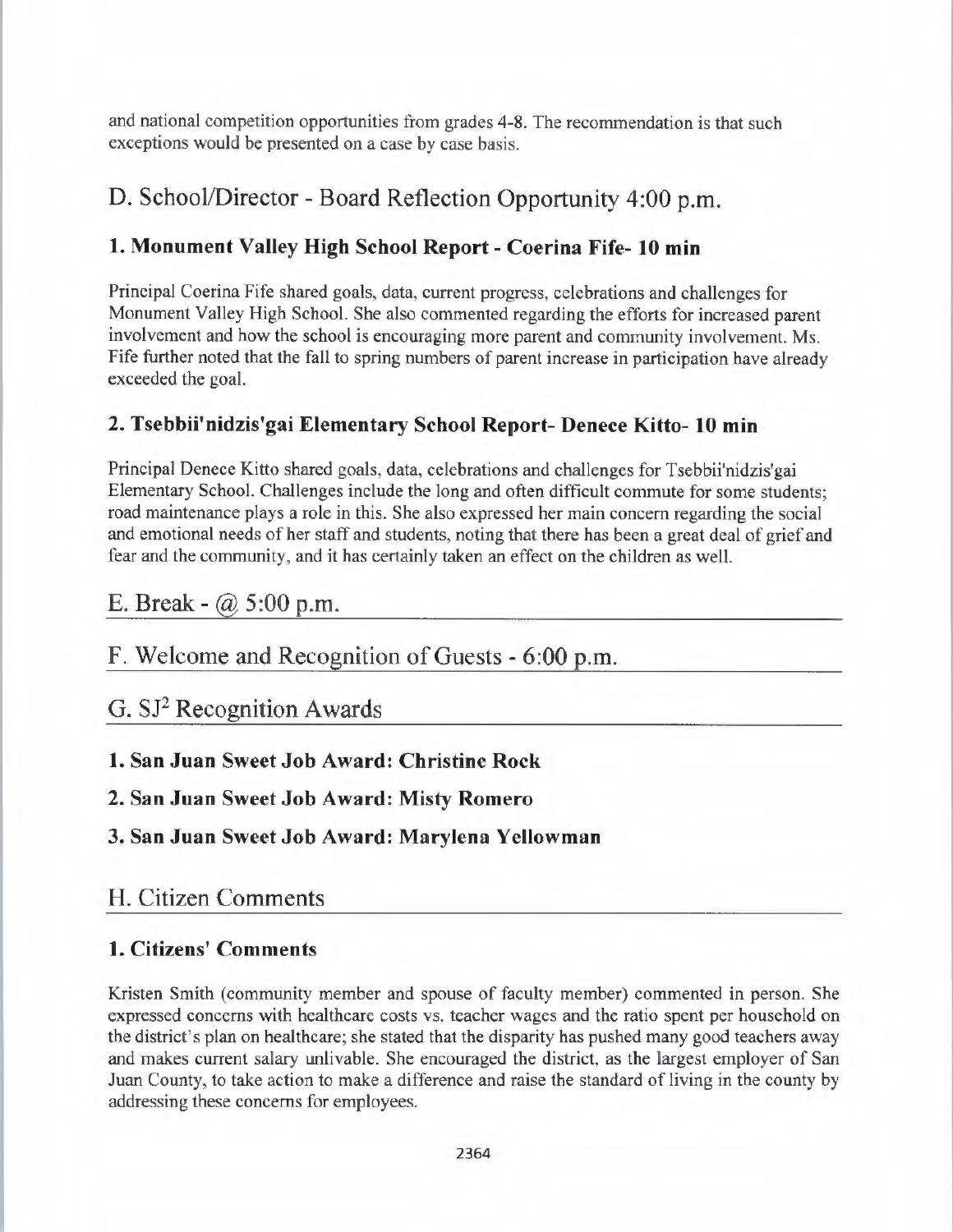Laneil Nakai (parent of WHS student) commented via email: *As a parent with Athletic scholars ... I would suggest increasing the scholar meal amount to maybe \$15-\$20 a meal. .. When u add things up some scholars that qualify for the fee waiver never have the extra money to pay when meals are now costing more ... the only place you can afford a meal on a bus trip would be McDonald's or Burger King.* If *that amount could be raisedfor next schoolyear Athletic scholars. Thank you.* 

Joni Dickson (coach for WHS Girls' Basketball Team) commented via email: *As a coach/or Whitehorse HS girls basketball team, my input for the proposed spend plan is that the Rate of Meal should increase to at least \$15 per meal. We've noticed that in most restaurants, meals cost a lot more than the \$10 that players are allocated. They typically get help from other teammates or the coaches. Because of this, they ultimately spend their money before it covers all meals they are initially given money for. Thank you. Respectfully, Joni Dickson* 

Carolene Johnson (parent of WHS Jr. High student) commented via email: *Here are some suggestions and concerns: One of the ways to cut down on spending cost is have no school Friday. Have school Monday through Thursday. Another concern is that Whitehorse Junior High and High School need new uniforms for all sports. Lunch concern for Junior High – they only have 20 minutes to eat lunch. This is not healthy. Thank you, Concerned Parent.* 

River Region Assistant Superintendent Christine Fitzgerald clarified regarding Ms. Johnson's comment that

I. Closed Session *(At Board Discretion, Closed Session may be moved)* 

# **1. Purchase, exchange or lease of real property**

#### **2. Litigation**

### **3. Personnel**

*No motion for Closed Session.* 

# **J.** Consent Agenda

#### **1. Minutes**

- **2. Revenue Reports**
- **3. Expenditure Reports**
- **4. School Expenditure Reports**
- **5. Monthly Checks**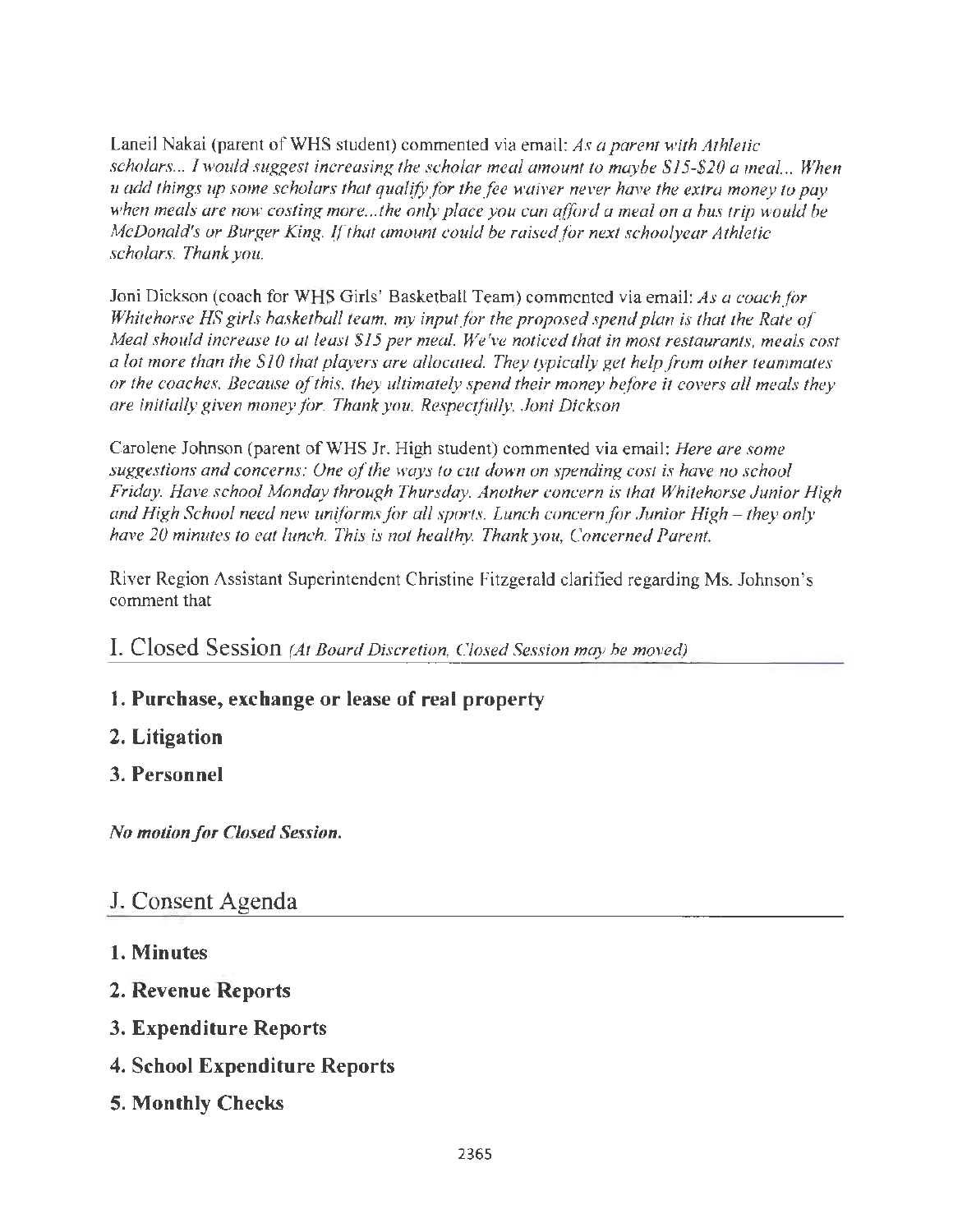#### **6. Board Travel Reports**

- 7. **Personnel Report(s) and Information**
- **8. Home School Requests**
- **9. Student Hearings**
- **10. Approval of all Consent Agenda Items**

#### *Motion to approve the Consent Agenda.*

Motion by Lucille Cody, second by Steve Black. Final Resolution: Motion Carries Yea: Merri B Shumway, Lori Maughan, Steve Black, Nelson Yellowman, Lucille Cody Not Present at Vote: Lucille Cody, Nelson Yellowman

# K. Possible Action Items

# **1. COVID 19 Student Re-entry Plan Revisions**

*No action needed.* 

# **2. SJSD Capital Plan Next Steps**

*No action needed. Directive regarding more information given to administration.* 

### **3. Extra-Curricular 150-Mile Trips**

#### *Motion to approve Extra-Curricular 150-Mile Trips.*

Motion by Lucille Cody, second by Steve Black. Final Resolution: Motion Carries Yea: Nelson Yellowman, Merri B Shumway, Lori Maughan, Steve Black, Lucille Cody

#### **4. Proposed Land Trust Due Dates**

#### *Motion to approve Proposed Land Trust Due Dates.*

Motion by Steve Black, second by Lucille Cody. Final Resolution: Motion Carries Yea: Nelson Yellowman, Merri B Shumway, Lori Maughan, Steve Black, Lucille Cody

### **5. SJSD Policies 4120 and 4121**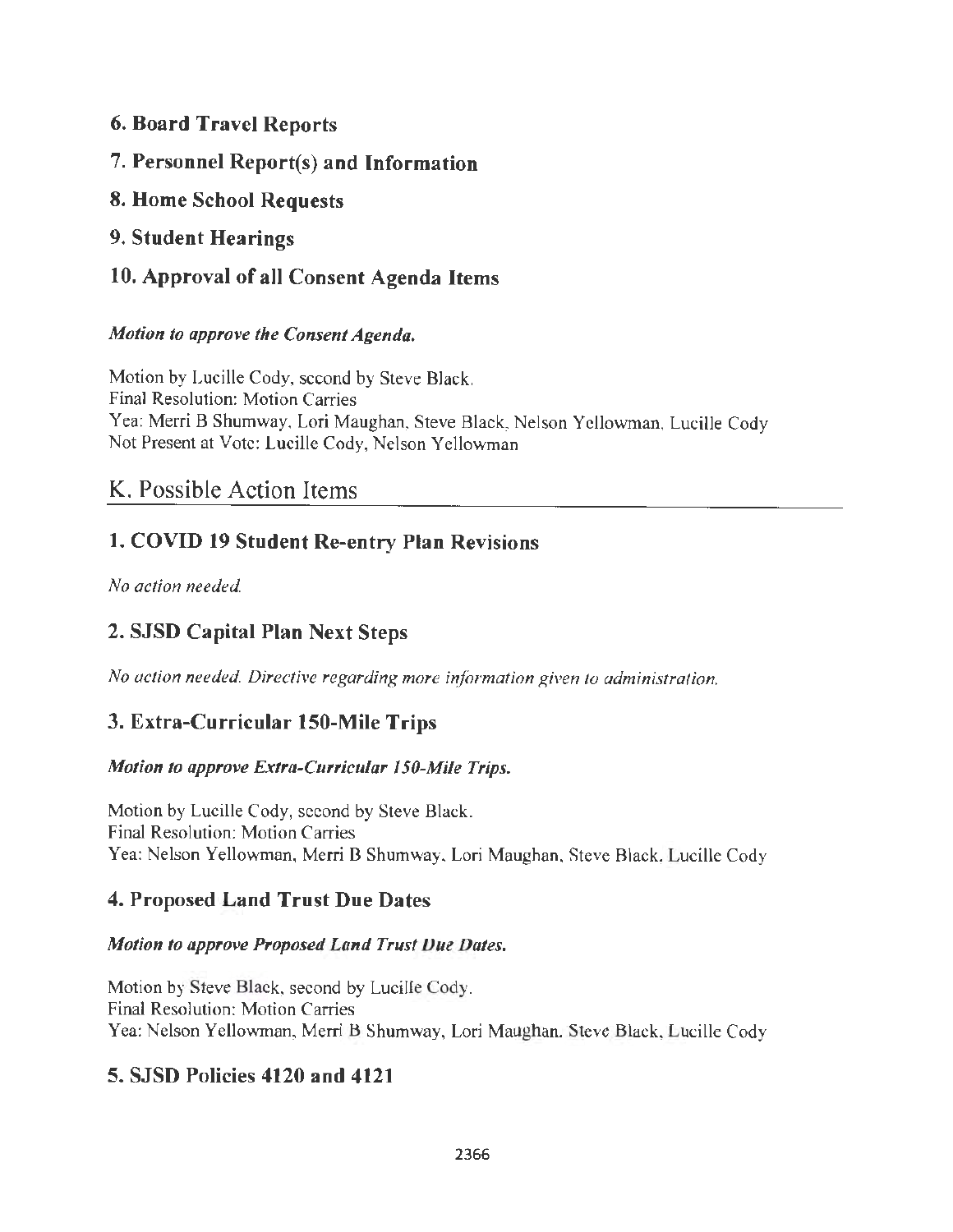#### *Motion to approve recommended changes to District Policy 4120 and 4121.*

Motion by Merri B Shumway, second by Lucille Cody. Final Resolution: Motion Carries Yea: Nelson Yellowman, Merri B Shumway, Lori Maughan, Steve Black, Lucille Cody

#### **6. 2022 Provisional Contract Renewal**

#### *Motion to approve the 2022 Provisional Contract Renewal.*

Motion by Lucille Cody, second by Steve Black. Final Resolution: Motion Carries Yea: Nelson Yellowman, Merri B Shumway, Lori Maughan, Steve Black, Lucille Cody

#### **7. 2022-2023 SJSD Program Sustainability Fee Schedule/ Spend Plans**

*Move to approve the 2022-2023 SJSD Program Sustainability Fee Schedule / Spend Plans and to include that we do not approve any senior gifts for students, and all shoes/cleats be removed from the program spend plans as well.* 

Motion by Merri B Shumway, second by Steve Black. Motion Carries Yea: Nelson Yellowman, Merri B Shumway, Lori Maughan, Steve Black, Lucille Cody

*Move to amend the motion (above) by also approving the modified Program Sustainability Fee Schedule that is based on the presented 10% increase; also, to increase the meal allowance to \$12.00; and add a provision for National events on the spend plan, the wording ofwhicli would be delegated to Administration to specify assistance from the San Juan Foundation of \$500 for Wast Coast Travel and \$700 for East Coast Travel.* 

Motion by Steve Black, second by Lucille Cody. Final Resolution: Motion Carries Yea: Nelson Yellowman, Merri B Shumway, Lori Maughan, Steve Black, Lucille Cody

#### **8. Policy 5410**

*Motion to approve Policy 5410.* 

Motion by Lucille Cody, second by Steve Black. Final Resolution: Motion Carries Yea: Nelson Yellowman, Merri B Shumway, Lori Maughan, Steve Black, Lucille Cody